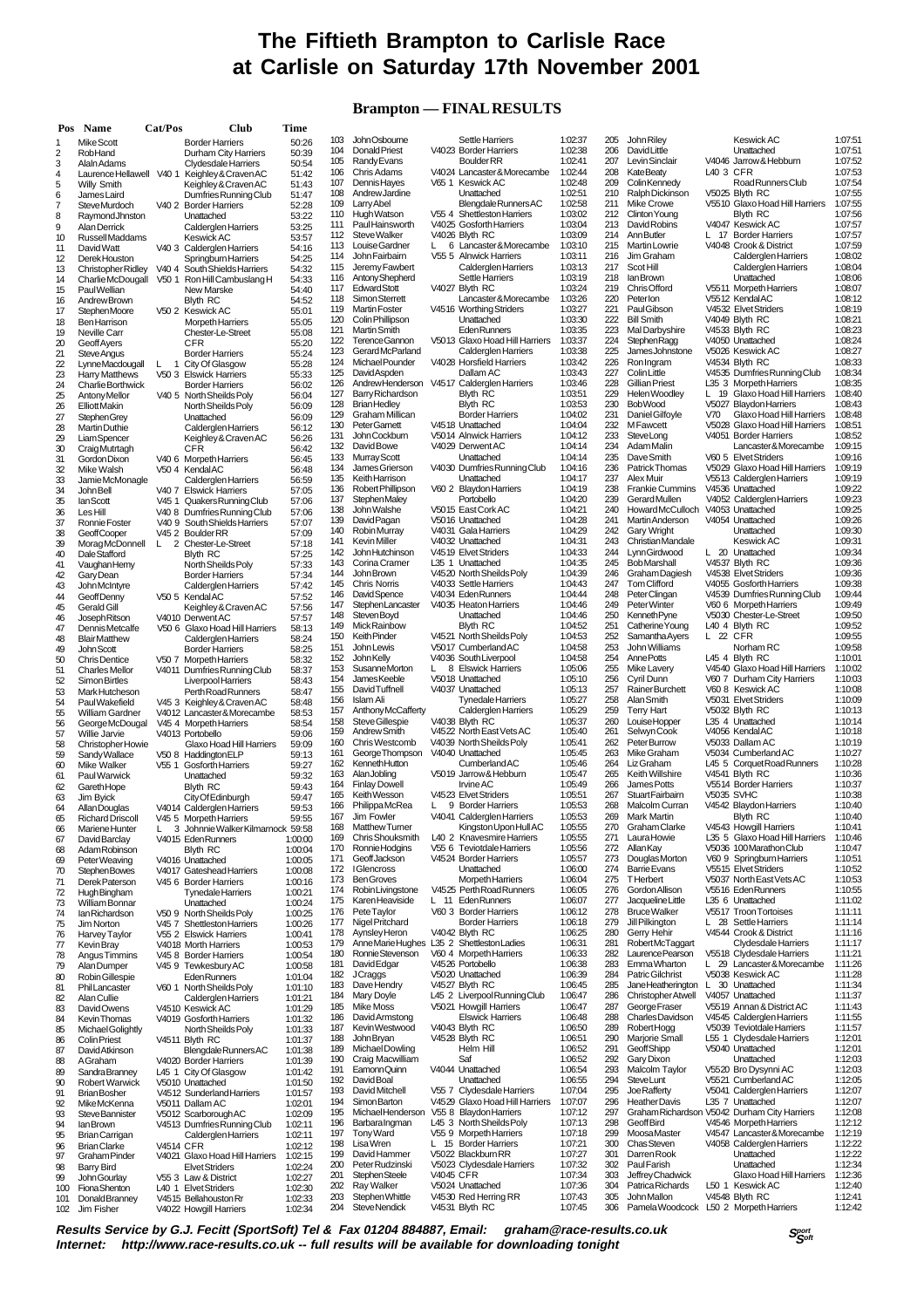# **The Fiftieth Brampton to Carlisle Race at Carlisle on Saturday 17th November 2001**

| 307 | RozLayton                |                  | L45 6 Elvet Striders           | 1:12:42 |
|-----|--------------------------|------------------|--------------------------------|---------|
| 308 | <b>Andrew Bennett</b>    |                  | V5043 Calderglen Harriers      | 1:12:43 |
| 309 | Benny Rooney             |                  | V4549 Calderglen Harriers      | 1:12:45 |
| 310 | Marina McCallum          | L                | 36 Athletics Scotland          | 1:12:47 |
| 311 | George Laidlow           |                  | V4059 Unattached               | 1:12:49 |
| 312 | Hugh Allan               |                  | Unattached                     | 1:12:52 |
| 313 | John Davis               |                  | North Sheilds Poly             | 1:12:56 |
| 314 | Hilda Bransby            | L                | 37 CFR                         | 1:12:58 |
| 315 | Alan Rodger              |                  | V5044 Clydesdale Harriers      | 1:12:59 |
| 316 | Sue Calvert              |                  | L35 8 Morpeth Harriers         | 1:13:09 |
| 317 | Colin Bayes              |                  | V5045 Scarborough AC           | 1:13:13 |
| 318 | <b>Terry Welsh</b>       |                  | V4550 Claremont Road Runners   | 1:13:18 |
| 319 | David Hawley             |                  | CFR                            | 1:13:35 |
| 320 | James Morgan             |                  | Unattached                     | 1:13:38 |
| 321 | Parricia McDougal        |                  | L40 5 Morpeth Harriers         | 1:13:40 |
| 322 | Michelle Kelly           |                  | L40 6 South Liverpool          | 1:13:42 |
| 323 | Keith Robson             |                  | <b>Blyth RC</b>                | 1:13:45 |
| 324 | Ken Illingworth          |                  | V6010 Blyth RC                 | 1:13:47 |
| 325 | <b>Helen Stephens</b>    | L                | 41 Lancaster & Morecambe       | 1:13:51 |
| 326 | William Harrison         |                  | V4551 Glaxo Hoad Hill Harriers | 1:13:54 |
| 327 | <b>Eric Nutter</b>       |                  | V65 3 Ripon Runners            | 1:14:00 |
| 328 |                          | <b>V4552 CFR</b> |                                | 1:14:14 |
|     | Philip Hawley            |                  | <b>Elvet Striders</b>          |         |
| 329 | Mike Hall                | V70              |                                | 1:14:14 |
| 330 | <b>RichardBeedle</b>     |                  | V4553 Unattached               | 1:14:16 |
| 331 | Elaine Gardner           |                  | L40 7 Lancaster & Morecambe    | 1:14:18 |
| 332 | Stephen Murray           | V4060 CFR        |                                | 1:14:25 |
| 333 | <b>John Pigg</b>         |                  | V4061 Norham RC                | 1:14:28 |
| 334 | RalphLowe                |                  | V5522 Unattached               | 1:14:30 |
| 335 | <b>Hilary Greaves</b>    |                  | L35 9 Chester-Le-Street        | 1:14:36 |
| 336 | James Kay                |                  | Unattached                     | 1:14:37 |
| 337 | Annie Carrington         | L                | 44 Unattached                  | 1:14:48 |
| 338 | <b>Bob Stewart</b>       |                  | V5046 Calderglen Harriers      | 1:14:52 |
| 339 | Alan Cubin               |                  | V5047 Glaxo Hoad Hill Harriers | 1:14:55 |
| 340 | Gavin Spencer            |                  | Norham RC                      | 1:14:57 |
| 341 | Russell Couper           |                  | Calderglen Harriers            | 1:15:05 |
| 342 | <b>SteveBangs</b>        |                  | V5048 Blyth RC                 | 1:15:10 |
| 343 | <b>Bob Richards</b>      |                  | V5523 Claremont Road Runners   | 1:15:18 |
| 344 | <b>Claire Stokes</b>     | L                | 45 Glaxo Hoad Hill Harriers    | 1:15:22 |
| 345 | Brian Nicholson          |                  | V6011 KendalAC                 | 1:15:22 |
| 346 | <b>DonaldAnson</b>       |                  | V5049 Dumfries Running Club    | 1:15:24 |
| 347 | John Thomson             |                  | V6012 Dumfries Running Club    | 1:15:25 |
| 348 | Colin Banks              |                  | Calderglen Harriers            | 1:15:31 |
| 349 | Dave Allery              |                  | Unattached                     | 1:15:32 |
| 350 | Derrick Rogerson         |                  | Unattached                     | 1:15:33 |
| 351 | Michael Barron           |                  | Calderglen Harriers            | 1:15:38 |
| 352 | John Scrivens            |                  | V5524 Garden Green Joggers     | 1:15:39 |
| 353 | Maggie Hopkirk           |                  | L50 3 Tynedale Harriers        | 1:15:40 |
| 354 | Margaret Fairburn        |                  | L45 7 SVHC                     | 1:15:40 |
| 355 | Yvonne Skelton           |                  | L45 8 Harrogate Harriers       | 1:15:41 |
| 356 | <b>Trevor Stewart</b>    |                  | V5050 Unattached               | 1:15:43 |
| 357 | <b>Heather Swarbrick</b> |                  | L40 8 Harrogate AC             | 1:15:49 |
| 358 | Dorothy Tyson            |                  | L55 2 Glaxo Hoad Hill Harriers | 1:15:55 |
| 359 | <b>Linda Platt</b>       |                  | L50 4 Unattached               | 1:15:58 |
| 360 | Julian Coulthard         |                  | V4062 Unattached               | 1:16:05 |
| 361 | Martin Bourne            |                  | V4554 Unattached               | 1:16:15 |
| 362 | David Searil             |                  | V4555 Calderglen Harriers      | 1:16:16 |
| 363 | Heather Hamblin          | L                | 52 Keighley & Craven AC        | 1:16:19 |
| 364 | J Colin Macdonald        |                  | V4556 Calderglen Harriers      | 1:16:20 |
| 365 | Allan Seheult            |                  | V5525 Elvet Striders           | 1:16:21 |
|     |                          |                  |                                |         |
| 366 | Kath Stewart             |                  | L60 1 North Sheilds Poly       | 1:16:34 |
| 367 | Adrian Sawdon            |                  | Unattached                     | 1:16:46 |
| 368 | <b>Joy Bell</b>          |                  | L55 3 Blackhill Bounders       | 1:16:49 |
| 369 | Sharon Percy             |                  | 55 Blyth RC                    | 1:16:52 |
| 370 | Ray Austin               |                  | V5051 Unattached               | 1:16:55 |
| 371 | John Whittaker           |                  | V4063 Border Harriers          | 1:16:56 |
| 372 | Jan Reid                 |                  | L45 9 Tynedale Harriers        | 1:16:59 |

| د، د | <i>vvayne</i> Rice                        |       | DIYII KU                       | <b>1.17.00</b> |
|------|-------------------------------------------|-------|--------------------------------|----------------|
| 374  | Linda Bray                                |       | L40 9 Morth Harriers           | 1:17:10        |
| 375  | <b>JeffHeron</b>                          |       | Unattached                     | 1:17:21        |
| 376  | Adrian Bourne                             |       | Unattached                     | 1:17:24        |
| 377  | Jacqueline Poole                          |       | L3510 Tynedale Harriers        | 1:17:26        |
| 378  | <b>BobGamett</b>                          |       | V6013 Tynedale Harriers        | 1:17:30        |
| 379  | John Tourt                                |       | Birmingham Rowheath            | 1:17:34        |
|      |                                           |       | V5052 Unattached               | 1:17:34        |
| 380  | <b>Barry Cornelius</b>                    |       |                                |                |
| 381  | <b>PaulTuffnell</b>                       |       | V4557 North East Vets AC       | 1:17:38        |
| 382  | Martin Ritson                             |       | V4558 Clayton-Le-Moors         | 1:17:45        |
| 383  | Gary Blanks                               |       | <b>Blyth RC</b>                | 1:17:47        |
| 384  | Richard Claydon                           |       | V5053 Border Harriers          | 1:17:48        |
| 385  | <b>Alan Greaves</b>                       |       | V4559 North Sheilds Poly       | 1:17:50        |
| 386  | Helen Horne                               |       | L3511 Unattached               | 1:17:53        |
| 387  | Stephanie Bingham                         | L.    | 60 Tynedale Harriers           | 1:17:54        |
| 388  | PaulCoan                                  |       | V4064 Unattached               | 1:18:09        |
| 389  | Colin Nixon                               |       | V6014 Keswick AC               | 1:18:13        |
| 390  | Michael Brown                             |       | <b>Blyth RC</b>                | 1:18:16        |
| 391  | Alan Purvis                               |       | V6015 Elvet Striders           | 1:18:19        |
|      |                                           |       | L3512 Unattached               | 1:18:29        |
| 392  | Isabel Ruddock                            |       |                                |                |
| 393  | Angie Brown                               |       | L 62 Blyth RC                  | 1:18:49        |
| 394  | Dave Kiching                              |       | V5526 Blyth RC                 | 1:18:52        |
| 395  | <b>Bill Shuttleworth</b>                  |       | V5054 Unattached               | 1:18:54        |
| 396  | <b>Terry Nelson</b>                       |       | V4065 Calderglen Harriers      | 1:19:17        |
| 397  | Bemard Elkington                          |       | V65 5 Lancaster & Morecambe    | 1:19:27        |
| 398  | Richard McCoy                             |       | Unattached                     | 1:19:37        |
| 399  | Sara Dyer                                 |       | L4510 Valley Striders          | 1:19:39        |
| 400  | Kath Smith                                |       | L4010 Unattached               | 1:19:40        |
| 401  | Lesley Bayes                              |       | L50 5 Scarborough AC           | 1:19:43        |
| 402  | Gerald Shirley                            | V70   | <b>Heaton Harriers</b>         | 1:19:43        |
| 403  | <b>Tim Corcoran</b>                       |       | V4066 Lancaster&Morecambe      | 1:20:01        |
| 404  |                                           |       | L55 4 Border Harriers          | 1:20:04        |
|      | Karen Hopkins                             |       |                                |                |
| 405  | Julie Adams                               |       | L4011 Lancaster&Morecambe      | 1:20:06        |
| 406  | <b>Terry Whitfield</b>                    |       | V5527 North Sheilds Poly       | 1:20:19        |
| 407  | Suzanne Humphrey                          |       | L3513 Blyth RC                 | 1:20:21        |
| 408  | Irene Henderson                           |       | L50 6 Blaydon Harriers         | 1:20:24        |
| 409  | <b>Brian Booth</b>                        |       | V5528 North Sheilds Poly       | 1:20:42        |
| 410  | Eileen Armstrong                          |       | L60 2 Tynedale Harriers        | 1:20:45        |
| 411  | <b>Ishbel Nixon</b>                       | L50 7 | Unattached                     | 1:20:45        |
| 412  | Angus Hutchinson                          |       | Unattached                     | 1:20:48        |
| 413  | <b>Brian Carter</b>                       |       | V4560 Unattached               | 1:20:55        |
| 414  | Keith Hennessey                           |       | New Marske                     | 1:21:08        |
| 415  | David Brewis                              |       | V5055 Elswick Harriers         | 1:21:15        |
| 416  |                                           |       | L3514 Crook & District         | 1:21:15        |
|      | Jeanette Thompson                         |       |                                |                |
| 417  | Ibrahim Hussein                           |       | V5056 Glaxo Hoad Hill Harriers | 1:21:22        |
| 418  | NeilHenderson                             |       | Unattached                     | 1:21:23        |
| 419  | Louise Farish                             |       | L3515 Unattached               | 1:21:29        |
| 420  | Brian King                                |       | V6016 Teviotdale Harriers      | 1:21:29        |
| 421  | Chris Winspear                            |       | Unattached                     | 1:21:35        |
| 422  | ShelleyLanser                             |       | L4511 Claremont Road Runners   | 1:21:57        |
| 423  | <b>Vicky Kerr</b>                         |       | L4012 Elvet Striders           | 1:22:01        |
| 424  | Nelson Currie                             |       | Road Runners Club              | 1:22:04        |
| 425  | Linda Scott                               |       | L3516 Unattached               | 1:22:05        |
| 426  | E Tyson                                   |       | V6017 Glaxo Hoad Hill Harriers | 1:22:33        |
| 427  | Olive Bannister                           |       | L4512 Scarborough AC           | 1:22:38        |
| 428  | Evelyn Elkington                          |       | L65 1 Lancaster&Morecambe      | 1:22:44        |
| 429  | Jim Nicholson                             |       | <b>Elvet Striders</b>          | 1:22:52        |
|      |                                           |       |                                |                |
| 430  | <b>Susan Shaw</b>                         |       | L55 5 Blackhill Bounders       | 1:22:54        |
| 431  | Christine Farnsworth L50 8 Elvet Striders |       |                                | 1:23:08        |
| 432  | Andrew Graham                             |       | Unattached                     | 1:23:12        |
| 433  | Sue Unwin                                 |       | L4013 Unattached               | 1:23:18        |
| 434  | Lynda Jones                               |       | L4014 Unattached               | 1:23:21        |
| 435  | Tim Baugh                                 |       | Unattached                     | 1:23:33        |
| 436  | Maurice Salter                            |       | V5057 Unattached               | 1:23:47        |
| 437  | Archie Paterson                           |       | V4561 Calderglen Harriers      | 1:23:56        |
|      |                                           |       |                                |                |

| 373 | Wayne Rice                                |       | <b>Blyth RC</b>                | 1:17:06 |
|-----|-------------------------------------------|-------|--------------------------------|---------|
| 374 | Linda Bray                                |       | L40 9 Morth Harriers           | 1:17:10 |
| 375 | <b>JeffHeron</b>                          |       | Unattached                     | 1:17:21 |
| 376 | Adrian Bourne                             |       | Unattached                     | 1:17:24 |
| 377 | Jacqueline Poole                          |       | L3510 Tynedale Harriers        | 1:17:26 |
|     |                                           |       |                                |         |
| 378 | <b>Bob Gamett</b>                         |       | V6013 Tynedale Harriers        | 1:17:30 |
| 379 | <b>John Tourt</b>                         |       | Birmingham Rowheath            | 1:17:34 |
| 380 | <b>Barry Cornelius</b>                    |       | V5052 Unattached               | 1:17:34 |
| 381 | <b>PaulTuffnell</b>                       |       | V4557 North East Vets AC       | 1:17:38 |
| 382 | Martin Ritson                             |       | V4558 Clayton-Le-Moors         | 1:17:45 |
| 383 | Gary Blanks                               |       | <b>Blyth RC</b>                | 1:17:47 |
| 384 | Richard Claydon                           |       | V5053 Border Harriers          | 1:17:48 |
| 385 | AlanGreaves                               |       | V4559 North Sheilds Poly       | 1:17:50 |
| 386 | Helen Horne                               |       | L3511 Unattached               | 1:17:53 |
|     |                                           |       |                                |         |
| 387 | Stephanie Bingham                         | L     | 60 Tynedale Harriers           | 1:17:54 |
| 388 | <b>PaulCoan</b>                           |       | V4064 Unattached               | 1:18:09 |
| 389 | Colin Nixon                               |       | V6014 Keswick AC               | 1:18:13 |
| 390 | Michael Brown                             |       | <b>Blyth RC</b>                | 1:18:16 |
| 391 | Alan Purvis                               |       | V6015 Elvet Striders           | 1:18:19 |
| 392 | Isabel Ruddock                            |       | L3512 Unattached               | 1:18:29 |
| 393 | Angie Brown                               | L     | 62 Blyth RC                    | 1:18:49 |
| 394 | Dave Kiching                              |       | V5526 Blyth RC                 | 1:18:52 |
| 395 | <b>Bill Shuttleworth</b>                  |       | V5054 Unattached               | 1:18:54 |
| 396 | <b>Terry Nelson</b>                       |       | V4065 Calderglen Harriers      | 1:19:17 |
| 397 |                                           |       | V65 5 Lancaster & Morecambe    | 1:19:27 |
|     | Bemard Elkington                          |       |                                |         |
| 398 | Richard McCoy                             |       | Unattached                     | 1:19:37 |
| 399 | Sara Dyer                                 |       | L4510 Valley Striders          | 1:19:39 |
| 400 | Kath Smith                                |       | L4010 Unattached               | 1:19:40 |
| 401 | Lesley Bayes                              |       | L50 5 Scarborough AC           | 1:19:43 |
| 402 | Gerald Shirley                            | V70   | <b>Heaton Harriers</b>         | 1:19:43 |
| 403 | <b>Tim Corcoran</b>                       |       | V4066 Lancaster&Morecambe      | 1:20:01 |
| 404 | Karen Hopkins                             |       | L55 4 Border Harriers          | 1:20:04 |
| 405 | Julie Adams                               |       | L4011 Lancaster&Morecambe      | 1:20:06 |
| 406 | <b>Terry Whitfield</b>                    |       | V5527 North Sheilds Poly       | 1:20:19 |
| 407 | SuzanneHumphrey L3513 Blyth RC            |       |                                | 1:20:21 |
| 408 | Irene Henderson                           |       | L50 6 Blaydon Harriers         | 1:20:24 |
|     |                                           |       |                                |         |
| 409 | <b>Brian Booth</b>                        |       | V5528 North Sheilds Poly       | 1:20:42 |
| 410 | Eileen Armstrong                          |       | L60 2 Tynedale Harriers        | 1:20:45 |
| 411 | <b>Ishbel Nixon</b>                       | L50 7 | Unattached                     | 1:20:45 |
| 412 | AngusHutchinson                           |       | Unattached                     | 1:20:48 |
| 413 | <b>Brian Carter</b>                       |       | V4560 Unattached               | 1:20:55 |
| 414 | Keith Hennessey                           |       | New Marske                     | 1:21:08 |
| 415 | David Brewis                              |       | V5055 Elswick Harriers         | 1:21:15 |
| 416 | Jeanette Thompson                         |       | L3514 Crook & District         | 1:21:15 |
| 417 | Ibrahim Hussein                           |       | V5056 Glaxo Hoad Hill Harriers | 1:21:22 |
| 418 | NeilHenderson                             |       | Unattached                     | 1:21:23 |
|     |                                           |       |                                |         |
| 419 | Louise Farish                             |       | L3515 Unattached               | 1:21:29 |
| 420 | <b>Brian King</b>                         |       | V6016 Teviotdale Harriers      | 1:21:29 |
| 421 | Chris Winspear                            |       | Unattached                     | 1:21:35 |
| 422 | <b>Shelley Lanser</b>                     |       | L4511 Claremont Road Runners   | 1:21:57 |
| 423 | <b>Vicky Kerr</b>                         |       | L4012 Elvet Striders           | 1:22:01 |
| 424 | Nelson Currie                             |       | Road Runners Club              | 1:22:04 |
| 425 | Linda Scott                               |       | L3516 Unattached               | 1:22:05 |
| 426 | E Tyson                                   |       | V6017 Glaxo Hoad Hill Harriers | 1:22:33 |
| 427 | Olive Bannister                           |       | L4512 Scarborough AC           | 1:22:38 |
| 428 |                                           |       | L65 1 Lancaster & Morecambe    | 1:22:44 |
|     | Evelyn Elkington                          |       |                                |         |
| 429 | Jim Nicholson                             |       | <b>Elvet Striders</b>          | 1:22:52 |
| 430 | <b>Susan Shaw</b>                         |       | L55 5 Blackhill Bounders       | 1:22:54 |
| 431 | Christine Farnsworth L50 8 Elvet Striders |       |                                | 1:23:08 |
| 432 | Andrew Graham                             |       | Unattached                     | 1:23:12 |
| 433 | Sue Unwin                                 |       | L4013 Unattached               | 1:23:18 |
| 434 | Lynda Jones                               |       | L4014 Unattached               | 1:23:21 |
| 435 | Tim Baugh                                 |       | Unattached                     | 1:23:33 |
| 436 | <b>Maurice Salter</b>                     |       | V5057 Unattached               | 1:23:47 |
| 437 | Archie Paterson                           |       | V4561 Calderglen Harriers      | 1:23:56 |
| 438 | Charmain Dobson                           |       | L3517 Glaxo Hoad Hill Harriers | 1:24:01 |
|     |                                           |       |                                |         |

| 439        | <b>Bill Hunter</b>                   |           | Unattached                                          | 1:24:05            |
|------------|--------------------------------------|-----------|-----------------------------------------------------|--------------------|
| 440        | Mark Ward                            |           | V4067 Unattached                                    | 1:24:08            |
| 441        | Patricia Goodwin                     |           | L50 9 Blyth RC                                      | 1:24:19            |
| 442        | Kevin Heywood                        |           | V6018 KendalAC                                      | 1:24:25            |
| 443        | Lindsay Rodgers                      |           | L3518 Unattached                                    | 1:24:31            |
| 444        | William Bowden                       |           | V5529 Keswick AC                                    | 1:24:55            |
| 445        | <b>PaulThompson</b>                  |           | V4562 Derwent AC                                    | 1:25:16            |
| 446        | <b>R</b> Turner                      |           | V4563 Unattached                                    | 1:25:18            |
| 447        | <b>Anthony Millett</b>               |           | V65 7 North East Vets AC                            | 1:25:26            |
| 448        | <b>Zoe Allery</b>                    |           | L 86 Unattached                                     | 1:25:36            |
| 449        | Keith Millican                       |           | V5058 Border Harriers                               | 1:25:36            |
| 450        | Liz Chellingsworth                   | L.        | 87 Unattached                                       | 1:25:42            |
| 451        | Denis Moss                           | V70       | <b>Blyth RC</b>                                     | 1:25:45            |
| 452        | Lindsay Buck                         |           | L4015 Blengdale Runners AC                          | 1:25:50            |
| 453        | Dave Harris                          |           | V5059 Crook & District                              | 1:25:53            |
| 454        | Jill Hall                            |           | L4016 Elvet Striders                                | 1:25:57            |
| 455        | Paul Jarvis                          |           | V4564 Glaxo Hoad Hill Harriers                      | 1:26:07            |
| 456        | Caroline Suttle                      |           | L4017 Glaxo Hoad Hill Harriers                      | 1:26:07            |
| 457        | Jeanette Thompson                    |           | L3519 Crook & District                              | 1:26:25            |
| 458        | R Dixon                              |           | Unattached                                          | 1:26:59            |
| 459        | Lorraine Brooks                      |           | L4513 Unattached                                    | 1:27:22            |
| 460        | Judith Skedge                        |           | L55 6 Tynedale Harriers                             | 1:27:31            |
| 461        | David Tait                           |           | V5060 Saltwell Harriers                             | 1:27:39            |
| 462        | <b>Wendy Morcos</b>                  |           | L4018 Calderglen Harriers                           | 1:28:03            |
| 463<br>464 | Anne-Marie Houston L<br>Keith Robb   |           | 95 Calderglen Harriers                              | 1:28:04<br>1:28:04 |
| 465        | John Jackson                         |           | V4068 Calderglen Harriers<br>V6019 Elswick Harriers | 1:28:14            |
| 466        | SusanLong                            |           | L4514 Border Harriers                               | 1:28:19            |
| 467        | Ann Dobbins                          |           | L5010 Unattached                                    | 1:28:27            |
| 468        | <b>Christine Steel</b>               |           | L4515 Unattached                                    | 1:28:39            |
| 469        | <b>William Farrow</b>                |           | V65 9 Northern Vets                                 | 1:28:42            |
| 470        | Hazel Clough                         |           | L4516 Lancaster&Morecambe                           | 1:29:02            |
| 471        | Valerie Braybrooks                   |           | L4019 Boston & District                             | 1:29:59            |
| 472        | Jackie Smith                         |           | L60 3 Elvet Striders                                | 1:30:01            |
| 473        | <b>Christine Steele</b>              | L4020 CFR |                                                     | 1:30:04            |
| 474        | <b>JFisherMack</b>                   |           | V4069 Glaxo Hoad Hill Harriers                      | 1:30:46            |
| 475        | Lisa Dixon                           |           | L3520 Derwent AC                                    | 1:32:11            |
| 476        | Valerie Taylor                       |           | L4021 Unattached                                    | 1:32:13            |
| 477        | Alan Thompson                        |           | V6020 Evenwood Road Runners                         | 1:32:22            |
| 478        | <b>JDavidson</b>                     |           | V4070 Tynedale Harriers                             | 1:32:24            |
| 479        | Maria Rowlands                       |           | L3521 Unattached                                    | 1:32:25            |
| 480        | Julie Stables                        |           | L 106 Lancaster&Morecambe                           | 1:32:27            |
| 481        | Lorraine Robins                      |           | L4022 Unattached                                    | 1:32:46            |
| 482        | Judith Heron                         |           | L 108 Unattached                                    | 1:32:47            |
| 483        | Harry Craven                         |           | V6510 Heaton Harriers                               | 1:33:15            |
| 484        | Karen Simpson                        |           | L4517 Blackhill Bounders                            | 1:33:21            |
| 485        | LindaKeir                            |           | L4518 Calderglen Harriers                           | 1:33:38            |
| 486        | Rhona Murray                         |           | L3522 Calderglen Harriers                           | 1:34:14            |
| 487        | <b>Licy Black</b>                    |           | L 112 Unattached                                    | 1:34:56            |
| 488        | <b>Rudy Rengers</b>                  |           | Unattached                                          | 1:35:05            |
| 489        | John Buckby                          |           | V6021 West Bromwich Harriers                        | 1:35:33            |
| 490        | MargaretThompson L5011 ElvetStriders |           |                                                     | 1:35:50            |
| 491        | John Blamire                         |           | V6511 Northern Vets                                 | 1:35:59            |
| 492        | <b>Alan Byers</b>                    |           | V6512 Border Harriers                               | 1:37:33            |
| 493        | <b>Geoff Davis</b>                   |           | V4071 KendalAC                                      | 1:37:33            |
| 494        | Sue Hawker                           |           | L3523 Keswick AC                                    | 1:37:45            |
| 495        | Keityh Baisden                       |           | Unattached                                          | 1:38:16            |
| 496        | <b>Keith Hissitt</b>                 |           | V4565 Unattached                                    | 1:38:57            |
| 497        | <b>Linton Heaviside</b>              |           | Eden Runners                                        | 1:39:33            |
| 498        | Jayne Wharrard                       |           | L 115 West Bromwich Harriers                        | 1:41:45            |
| 499        | Doreen Hussein                       |           | L55 7 Glaxo Hoad Hill Harriers                      | 1:41:46            |
| 500        | Christina Taplin                     |           | L3524 Lancaster & Morecambe                         | 1:43:57            |
| 501        | Iris Hubbard                         | L70       | Lancaster & Morecambe                               | 1:43:57            |
| 502        | <b>TJohnston</b>                     | V75       | Corquet Road Runners                                | 1:49:17            |
| 503        | TedJoynson                           | $V$ 75    | <b>Gateshead Harriers</b>                           | 2:22:32            |

## **Brampton - Ladies — TEAM RESULTS**

## **NOTE: Unattached and non-counters are DELETED before teams are calculated**

| 1 Border Harriers          | $38 -$  |  | 8 Philippa McRea 14 Lisa Wren 16 Ann Butler      |                                                     |            |
|----------------------------|---------|--|--------------------------------------------------|-----------------------------------------------------|------------|
| 2 CFR                      | $66 -$  |  | 15 Kate Beaty 20 Samantha Ayers31 Hilda Bransby  |                                                     |            |
| 3 Lancaster & Morecambe    | $66 -$  |  |                                                  | 6 Louise Gardner25 Emma Wharton 35 Helen Stephens   |            |
| 4 Morpeth Harriers         | $77 -$  |  |                                                  | 17 Gillian Priest 28 Pamela Woodcock 32 Sue Calvert |            |
| 5 Glaxo Hoad Hill Harriers | $79 -$  |  | 18 Helen Woodley 23 Laura Howie 38 Claire Stokes |                                                     |            |
| 6 Blyth RC                 | $87 -$  |  | 19 Catherine Young21 Anne Potts 47 Sharon Percy  |                                                     |            |
| 7 Elvet Striders           | $96 -$  |  | 5 Fiona Shenton 29 Roz Layton 62 Vicky Kerr      |                                                     |            |
| 8 Tynedale Harriers        | $137 -$ |  |                                                  | 39 Maggie Hopkirk 48 Jan Reid 50 Jacqueline Poole   |            |
| 9 Blackhill Bounders       | $194 -$ |  |                                                  | 46 Joy Bell 65 Susan Shaw 83 Karen Simpson          |            |
| 10 Calderglen Harriers     | $233 -$ |  | 74 Wendy Morcos 75 Anne-Marie Houston            | 84                                                  | Linda Keir |
|                            |         |  |                                                  |                                                     |            |

## **Brampton - Ladies (Vets) — TEAM RESULTS**

#### **NOTE: Unattached and non-counters are DELETED before teams are calculated**

| 1 Morpeth Harriers         | $40 -$  |                                               |  | 8 Gillian Priest 15 Pamela Woodcock 17 Sue Calvert   |
|----------------------------|---------|-----------------------------------------------|--|------------------------------------------------------|
| 2 Blyth RC                 | $55 -$  |                                               |  | 9 Catherine Young10 Anne Potts 36 Suzanne Humphrey   |
| 3 Elvet Striders           | $59 -$  | 2 Fiona Shenton 16 Roz Layton 41 Vicky Kerr   |  |                                                      |
| 4 Tynedale Harriers        | $82 -$  |                                               |  | 22 Maggie Hopkirk 29 Jan Reid 31 Jacqueline Poole    |
| 5 Glaxo Hoad Hill Harriers | $84 -$  |                                               |  | 12 Laura Howie 26 Dorothy Tyson 46 Charmain Dobson   |
| 6 Lancaster & Morecambe    | $98 -$  |                                               |  | 20 Elaine Gardner 35 Julie Adams 43 Evelyn Elkington |
| 7 Blackhill Bounders       | $132 -$ | 28 Joy Bell 44 Susan Shaw 60 Karen Simpson    |  |                                                      |
| 8 Calderglen Harriers      | $176 -$ | 53 Wendy Morcos 61 Linda Keir 62 Rhona Murray |  |                                                      |